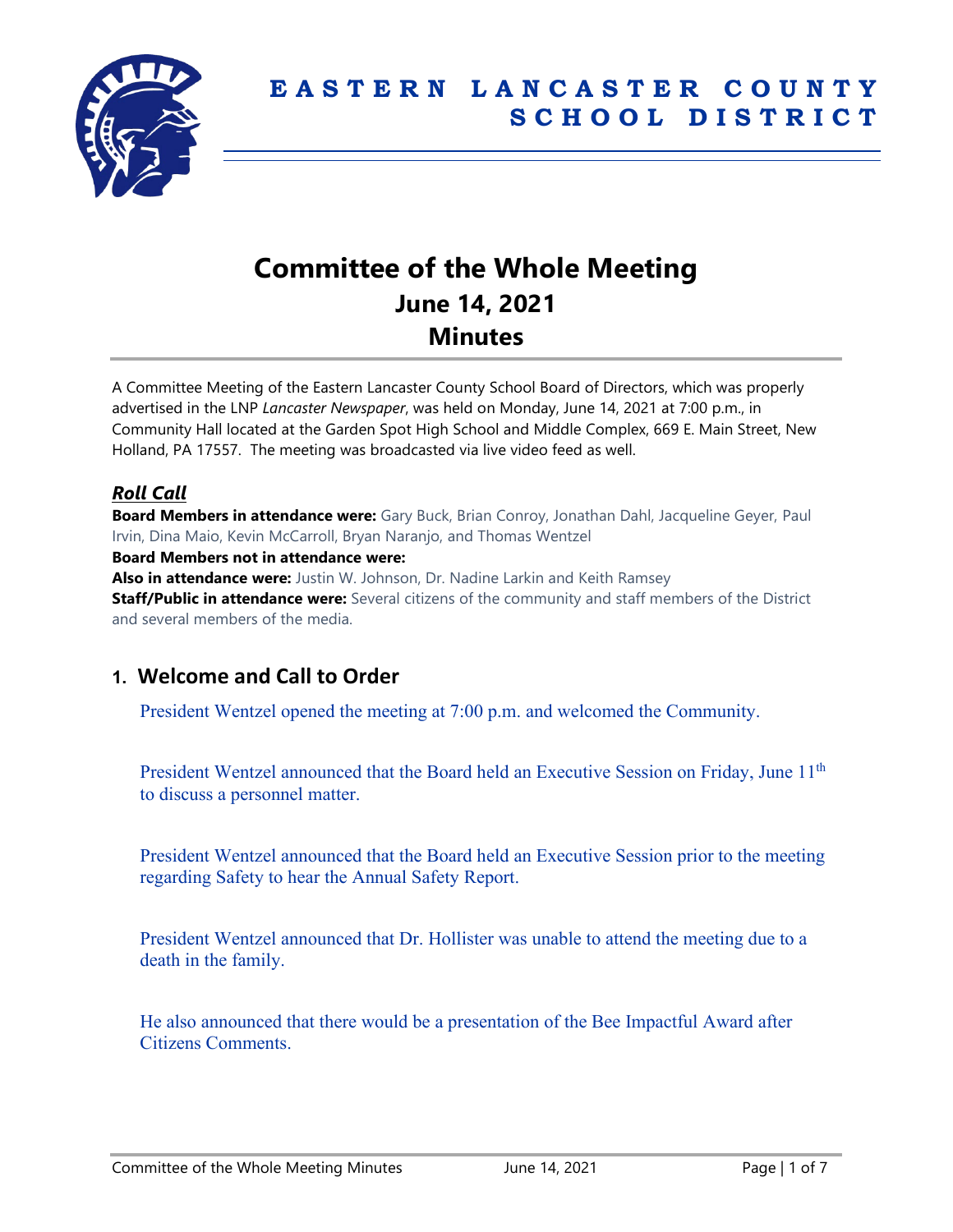# **2. Moment of Silence/Reflection - Pledge of Allegiance**

President Wentzel led in a silent mediation and the Pledge of Allegiance.

# **3. Citizens of the District Comments**

The Board encourages citizens of the district to come before the Board to present their petitions, inquiries, or other communications of interest. The Board invites public (Citizens of the District) to comment on any topic that is within the Board's jurisdiction. As outlined in Board Policy 903, the Board requires that public participants be residents or taxpayers of this district.

Due to the virtual aspect of the Board meeting, the Board is requesting if you wish to provide public comment during the virtual board meeting, you should sign-up to do so by completing the online form prior to the meeting.

[PUBLIC COMMENT SIGN-UP FORM](https://forms.gle/zDXXoX8rZQUxt1Ap6) (Please use this form only if you are not attending the meeting in person.)

*Public comments will be read aloud during the public comment section of the agenda.*

Thank you.

SUBMITTED COMMENTS (VIA PUBLIC COMMENT SIGN-UP FORM): **None**

**COMMENTS** (IN-PERSON): **None**

# **4. Bee Impactful Award Presentation**

Dr. Larkin introduced Jamie Davis of the Bee Impactful Award Committee who presented the two winners of the Bee Impactful Award for 2021, Amanda McCabe, 1<sup>st</sup> Grade Blue Ball Elementary and Debra Olson, Chorus Teacher, Garden Spot High School.

# **5. Approve Personnel Report**

Dr. Larkin informed the Board that several new teachers were attending to be presented to the Board.

Mrs. Heather Schrantz, Principal of Blue Ball Elementary introduced Cameron Horst, who was unable to attend, as the new P.E. Teacher at Blue Ball for the 2021-2022 school year.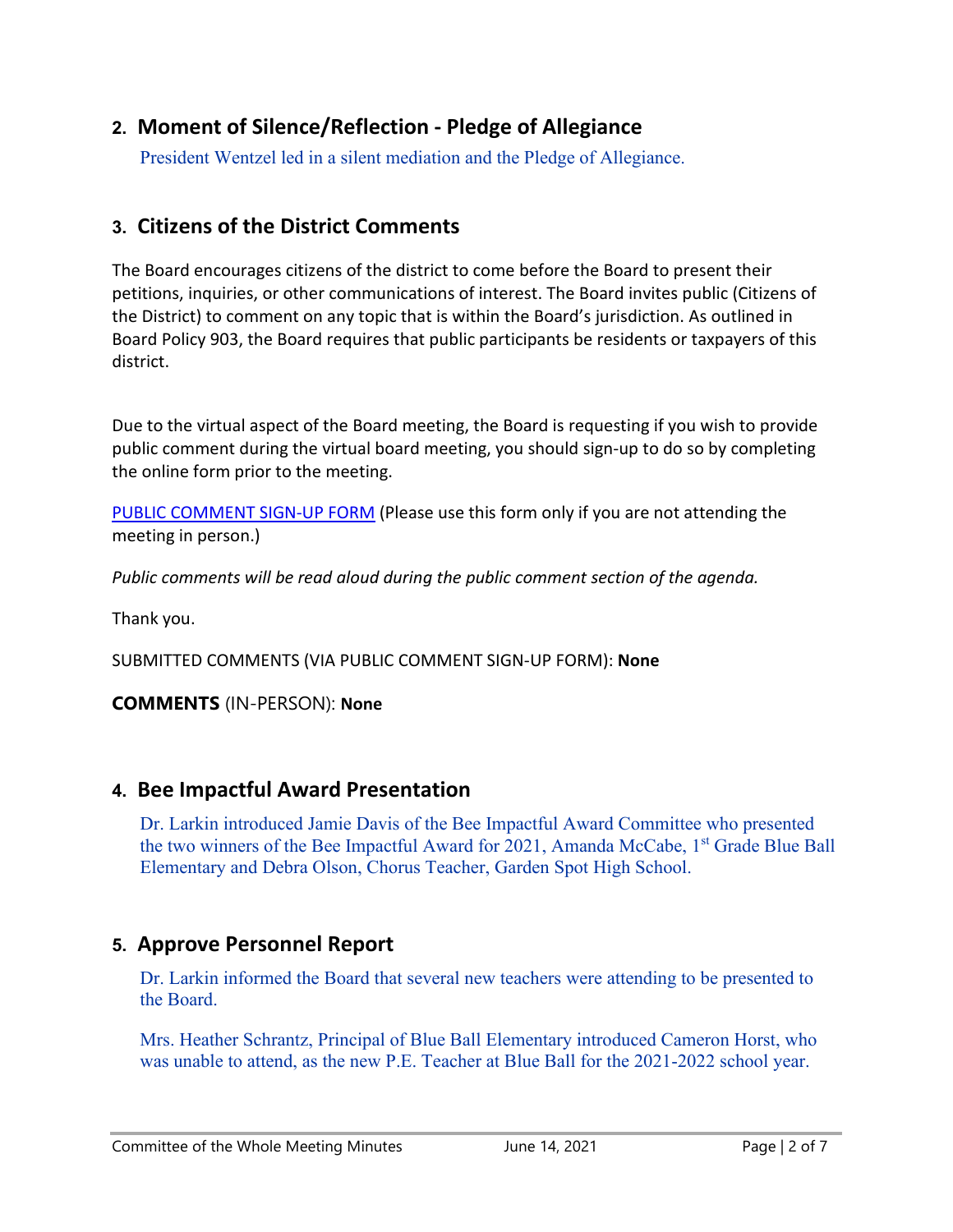Mr. Timothy Moll, Principal of Brecknock Elementary introduced Olivia Das as the 3rd Grade Teacher at Brecknock for the 2021-2022 school year. He also introduced Karoline Sigafoos as a 6th Grade Long-Term Substitute at Brecknock for the 2021-2022 school year

Mr. Robert Arrick , Principal of Brecknock Elementary introduced Kelsey Hollenbach as the 1<sup>th</sup> Grade Teacher Long-Term Substitute at New Holland for the 2021-2022 school year.

Dr. Matthew Sanger, Principal of Garden Spot Secondary Campus introduced several new teachers starting the 2021-2022 school year in Middle School:

Cera Gaston, P.E. Teacher

Joshua Beller, Science Teacher

Trent Reber, Math Teacher

Joanna Rathkey, Social Studies Teacher

Anne Grandfield, Science Teacher

Mr. Irvin made a motion to approve the personnel report. It was seconded by Mrs. Geyer. **The motion was approved. (7-0; 2 abstained (Mr. Gary Buck and Mr. Bryan Naranjo abstained from voting due to being related to personnel.)**

# **6. Property and Services**

#### **6.a. Action Items:**

**6.a.a. Action Item: Approval of the Change Order for the Synthetic Turf and Track Project**

#### **FieldTurf USA, Inc.**

CO-01 - \$230,279.10 for Track repairs

Comment: When the track was converted from cinders to asphalt in 1990, the cinder track was never dug up to provide the appropriate stone base. The asphalt was just installed over the cinder track. This change order fixes that issue.

Mr. Ramsey introduced Mr. Jim Hocker, Landscape Architect from Derck & Edson Associates, LLP who presented the Board with details regarding the change order for unforeseen track repairs for the Track and Turf Field project. He noted that this would not affect the turf field timeline but would add two or more weeks to the track construction.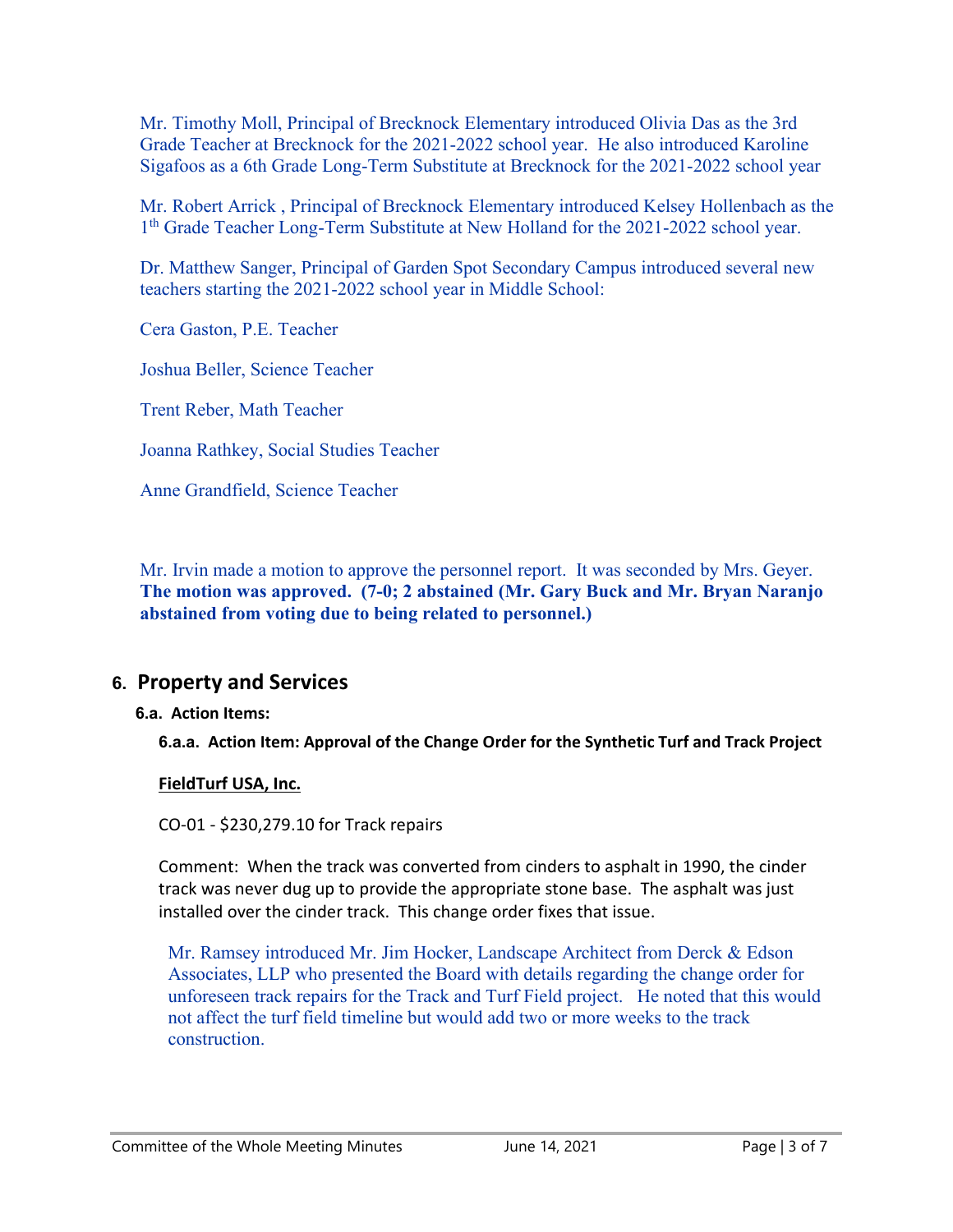Mr. Irvin made a motion to approve the Change Order for the Synthetic Turf and Track Project It was seconded by Mr. Conroy. **The motion was approved. (9-0)**

#### **6.a.b. Action Item: Approval of Final Budget for General Fund Approval Resolution**

The final budget includes a 2.22% tax increase

Mr. Ramsey presented the Board with an update on the Final Budget for the 2021-2022 school year. He presented several changes since the last meeting indicating some increases in revenue allocations that were not projected. He also informed them of several expenditure increases due to new personnel position and IU contract costs. Mr. Ramsey informed the Board the final budget was based on a 2.2% tax increase. He noted that the Board would be approving the Resolution to approve the Final Budget at the next Board meeting.

#### **6.a.c. Action Item: Approval of Annual Tax Levy Resolution**

This resolution sets the tax rates for 2021-22. The real estate tax rate is 12.85 mills

Mr. Ramsey requested the Board to approve the Annual Tax Levy Resolution, indicating that the proposed 2.2% tax increase set the real estate tax rate at 12.85.

## **6.a.d. Action Item: Approval of Homestead and Farmstead Exclusion Resolution**

The real estate tax reduction amount for 2021-22 is \$64.66 per homestead and farmstead

Mr. Ramsey requested the Board to approve the Homestead and Farmstead real estate tax reduction amount for 2020-2021 at \$64.66.

#### **6.a.e. Action Item: Authorize Budgetary and Fund Transfers for the 2020-21 school year with approval, of such, at acceptance of the Audit Report**

This approval authorizes the Chief of Finance and Operations to make the necessary budgetary transfers, after June 30, 2021, for the completion of the 2020-21 financial reports and fund transfers with subsequent approval of such at acceptance of the final audited financial statements.

Mr. Ramsey requested the Board to approve the authorization of budget and fund transfers at the school year end. He noted that the transfers would be shown and approved with the Auditors' report.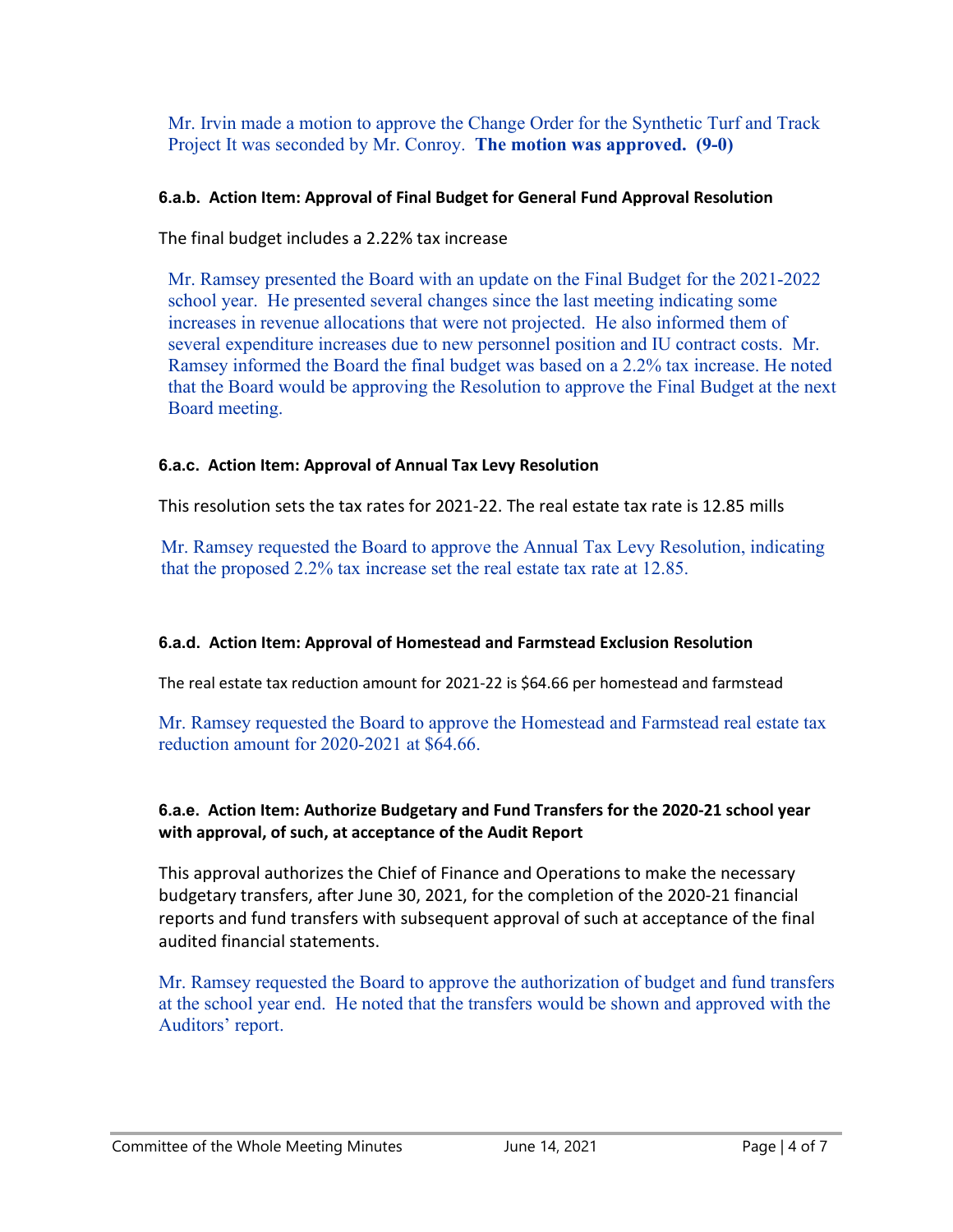#### **6.a.f. Action Item: Approval of the Resolution for Commitment of June 30, 2021 Fund Balance**

This resolution just authorizes what areas will be included in the committed fund balance. The areas that the District will commit fund balance includes PSERS, Technology Initiatives, and to Balance Future Budgets.

Actual amounts committed will be included in the audit report.

Mr. Ramsey requested the Board to approve the Resolution for Commitment of June 30, 2021 Fund Balance funds. He noted that currently the District has committed funds to PSERs and technology initiatives. Mr. Ramsey also informed the Board that the actual total amounts would be finalized in the audit report.

### **6.a.g. Action Item: Approval of the Special Education Service Contracts with the Lancaster-Lebanon IU #13 for the 2021-22 School Year**

| <b>Contracted Special Education Services</b> | $$950,661$ (\$637,615 for 2020-21) |
|----------------------------------------------|------------------------------------|
| <b>Job Training Services</b>                 | $$139,050$ (\$138,377 for 2020-21) |

Mr. Ramsey requested the Board to approve the Special Education Service Contracts with the Lancaster-Lebanon IU #13 for the 2021-22 School Year. He indicated the total cost had increased \$175,000 and the job training services had increased as well.

#### **6.a.h. Action Item: Approval of the Memorandum of Agreement (MOA) with the Eastern Lancaster County School District Education Association**

The MOA amends the current Collective Bargaining Agreement to include the allotment of 185 units for e-sports starting the 2020-21 school year and 110 units for Chess Club starting the 2021-22 school years.

Mr. Ramsey requested the Board to approve the Memorandum of Agreement (MOA) with the Eastern Lancaster County School District Education Association regarding changes to the Extracurricular matrix, adding both E-sports position for the 20-21 school year and Chess Club position for the 21-22 school year.

## **6.b. Information Items:**

#### **6.b.a. Tennis Court Project Update**

Mr. Jim Hocker, Landscape Architect from Derck & Edson Associates, LLP informed the Board that an issue was found with the new tennis courts where the asphalt had somehow collapsed, and a hole had appeared. He noted that the contractor would be repairing the issue.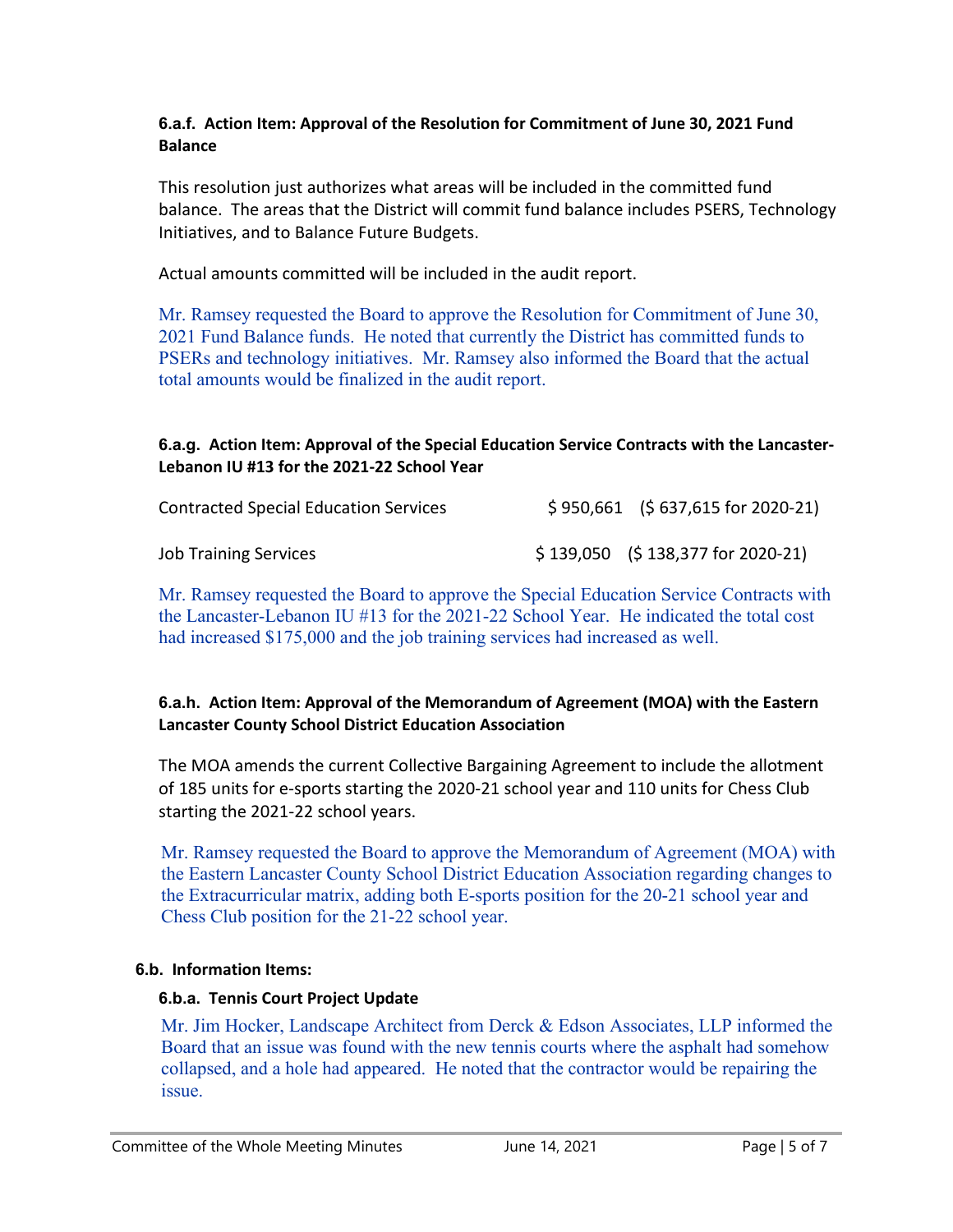## **7. Program**

### **7.a. Action Items:**

### **7.a.a. Approval of Flexible Instruction Day (FID)**

Dr. Larkin requested the Board to approve the Flexible Instruction Day (FID) application which will enable learners to work virtually if they are unable to attend school regularly either during, for example, a pandemic, hazardous weather, etc. She noted that the application had been due June  $1<sup>st</sup>$ , however, the Department of Education was allowing for the District to apply and submit the Board's approval at a later time.

#### **7.a.b. Approval of Eastern Lancaster County School District ARP ESSER Health and Safety Plan 21- 22 SY**

Dr. Larkin requested the Board to approve the Eastern Lancaster County School District ARP ESSER Health and Safety Plan for the 2021-2022 school year. She informed the Board that this was a requirement of the ESSER. She also indicated that the Health and Safety plan had been updated to align with the changing recommendations and requirements from the Department of Heath and CDC and once approved, the application would be submitted.

**7.b. Information Items: None.**

# **8. Management**

**8.a. Action Items: None**

## **8.b. Information Items:**

**8.b.a. Report from Mr. Schaffer, Athletic Director, regarding County schools that operate co-op agreements for Athletics with private schools (Follow-up report from Last Board meeting).**

Dr. Larkin introduced Mr. Marc Shaffer who presented the Board with information about co-op agreements with private schools throughout Lancaster County. He noted that Eastern Lancaster County School District had not enter into an agreement with private schools because of the concern of classification changes. The Board continued discussing co-op agreements and Lebanon Lancaster League classification requirement.